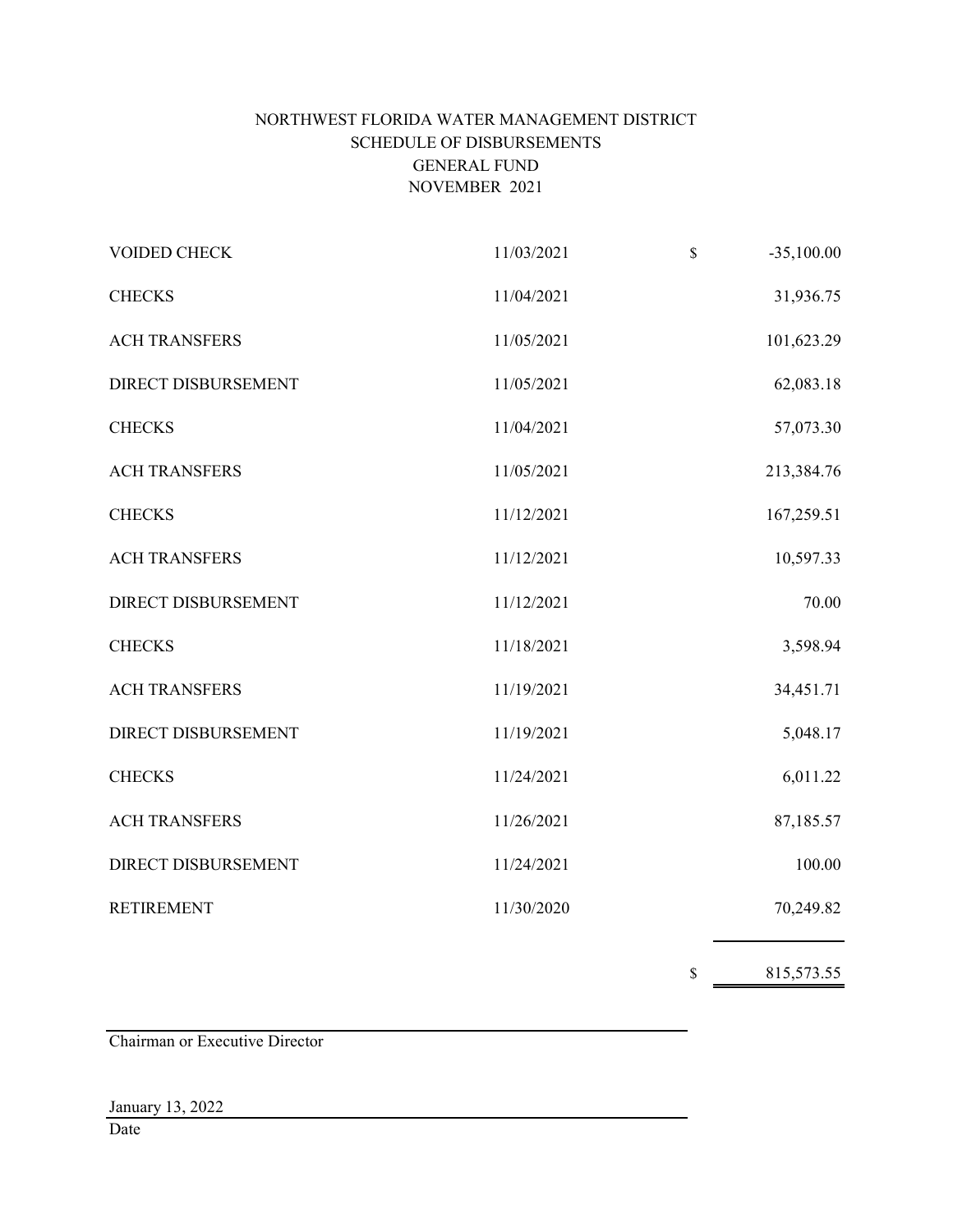| VENDOR NAME |                                                    | <b>CHECK DATE</b> | <b>INVOICE NET</b>        | <b>INVOICE DESCRIPTION</b>              |
|-------------|----------------------------------------------------|-------------------|---------------------------|-----------------------------------------|
| 4923        | <b>JOHN ALTER</b>                                  | 11/04/2021        |                           | 56.07 TRAVEL REIMBURSEMENT              |
| 95          | AT&T                                               | 11/04/2021        |                           | 347.32 PHONE SERVICE - EFO              |
| 5494        | BACKWOODS BUILDINGS & TRUSS, LLC                   | 11/04/2021        |                           | 250.00 CAMPSITE PAVILION DESIGN PLANS   |
| 4778        | BENSON'S HEATING AND AIR CONDITIONING, INC.        | 11/04/2021        |                           | 725.00 MAINTENANCE ON LIEBERT           |
| 1616        | BLUE CROSS/BLUE SHIELD OF FLORIDA                  | 11/04/2021        |                           | 630.20 MEDICARE                         |
| 4153        | BROWN BEVIS REAL ESTATE APPRAISERS, INC.           | 11/04/2021        |                           | 3,400.00 REVIEW APPRAISAL OF SINK CREEK |
| 3424        | MIDTOWN PRINT CO.                                  | 11/04/2021        |                           | 75.00 BUSINESS CARDS-REG                |
| 916         | <b>GULF POWER COMPANY</b>                          | 11/04/2021        |                           | 548.63 ELECTRIC DEFUNIAK OFFICE         |
| 5294        | KRONOS, INCORPORATED                               | 11/04/2021        |                           | 5,451.26 KRONOS RENEWAL                 |
| 3266        | LOWE'S COMPANIES INC.                              | 11/04/2021        |                           | 954.48 OFFICE & FIELD SUPPLIES          |
| 5610        | <b>OKALOOSA-WALTON SECURITY &amp; SURVEILLANCE</b> | 11/04/2021        |                           | 75.00 DFO SECURITY                      |
| 5393        | REPUBLIC PARKING SYSTEM TALLAHASSEE                | 11/04/2021        |                           | 180.00 PARKING PASS FOR TWO SPACES AT   |
| 5764        | SOUTHERN CLEANING SUPPLY LLC                       | 11/04/2021        |                           | 918.40 SUPPLIES                         |
| 4832        | <b>SUN LIFE FINANCIAL</b>                          | 11/04/2021        |                           | 80.10 PREPAID DENTAL                    |
| 4832        | <b>SUN LIFE FINANCIAL</b>                          | 11/04/2021        |                           | 5,649.55 DENTAL                         |
| 4834        | <b>SUN LIFE FINANCIAL</b>                          | 11/04/2021        |                           | 81.54 EMPLOYEE ASSISTANCE PROGRAM       |
| 4834        | <b>SUN LIFE FINANCIAL</b>                          | 11/04/2021        |                           | 948.78 LIFE INSURANCE                   |
| 4834        | <b>SUN LIFE FINANCIAL</b>                          | 11/04/2021        |                           | 2,950.11 VOL LIFE                       |
| 4833        | <b>SUN LIFE FINANCIAL</b>                          | 11/04/2021        |                           | 1,094.19 VOL LTD                        |
| 5250        | <b>SUN LIFE FINANCIAL - VISION</b>                 | 11/04/2021        |                           | 610.68 VISION                           |
| 75          | WALTON COUNTY PROPERTY APPRAISER                   | 11/04/2021        |                           | 2,024.74 1ST QTR FY 21-22               |
| 4626        | WASTE PRO OF FLORIDA, INC                          | 11/04/2021        |                           | 164.10 SOLID WASTE - HQ                 |
| 2320        | YSI INCORPORATED                                   | 11/04/2021        |                           | 4,721.60 ARGONAUT ADV REPLACEMENT CABLE |
|             | <b>TOTAL CHECKS</b>                                |                   | $\mathbf{s}$<br>31,936.75 |                                         |
|             |                                                    |                   |                           |                                         |
| 3293        | ANGUS G. ANDREWS, JR.                              | 11/05/2021        |                           | 106.80 TRAVEL REIMBURSEMENT             |
| 3293        | ANGUS G. ANDREWS, JR.                              | 11/05/2021        |                           | 8,125.00 DFO LEASE AGREEMENT - CONTRACT |
| 1617        | <b>CAPITAL HEALTH PLAN</b>                         | 11/05/2021        |                           | 84,000.97 MEDICAL INSURANCE             |
| 4944        | <b>BRETT CYPHERS</b>                               | 11/05/2021        |                           | 68.53 TRAVEL REIMBURSEMENT              |
| 5368        | KOUNTRY RENTAL NWF, INC.                           | 11/05/2021        |                           | 8,425.00 RENTAL AND SERVICE OF PORTABLE |
| 4090        | <b>JERRY PATE</b>                                  | 11/05/2021        |                           | 165.54 TRAVEL REIMBURSEMENT             |
| 3960        | <b>GEORGE ROBERTS</b>                              | 11/05/2021        |                           | 89.00 TRAVEL REIMBUREMENT               |
| 3104        | SOUTHERN WATER SERVICES, LLC                       | 11/05/2021        |                           | 250.00 QUARTERLY SAMPLING FOR ECONFIN   |
| 5218        | WAGEWORKS, INC.                                    | 11/05/2021        |                           | 137.70 FLEXIBLE SPENDING ACCOUNT ADMI   |
| 5218        | WAGEWORKS, INC.                                    | 11/05/2021        |                           | 254.75 FLEXIBLE SPENDING ACCOUNT ADMI   |
|             |                                                    |                   |                           |                                         |

**TOTAL ACH TRANSFERS \$ 101,623.29**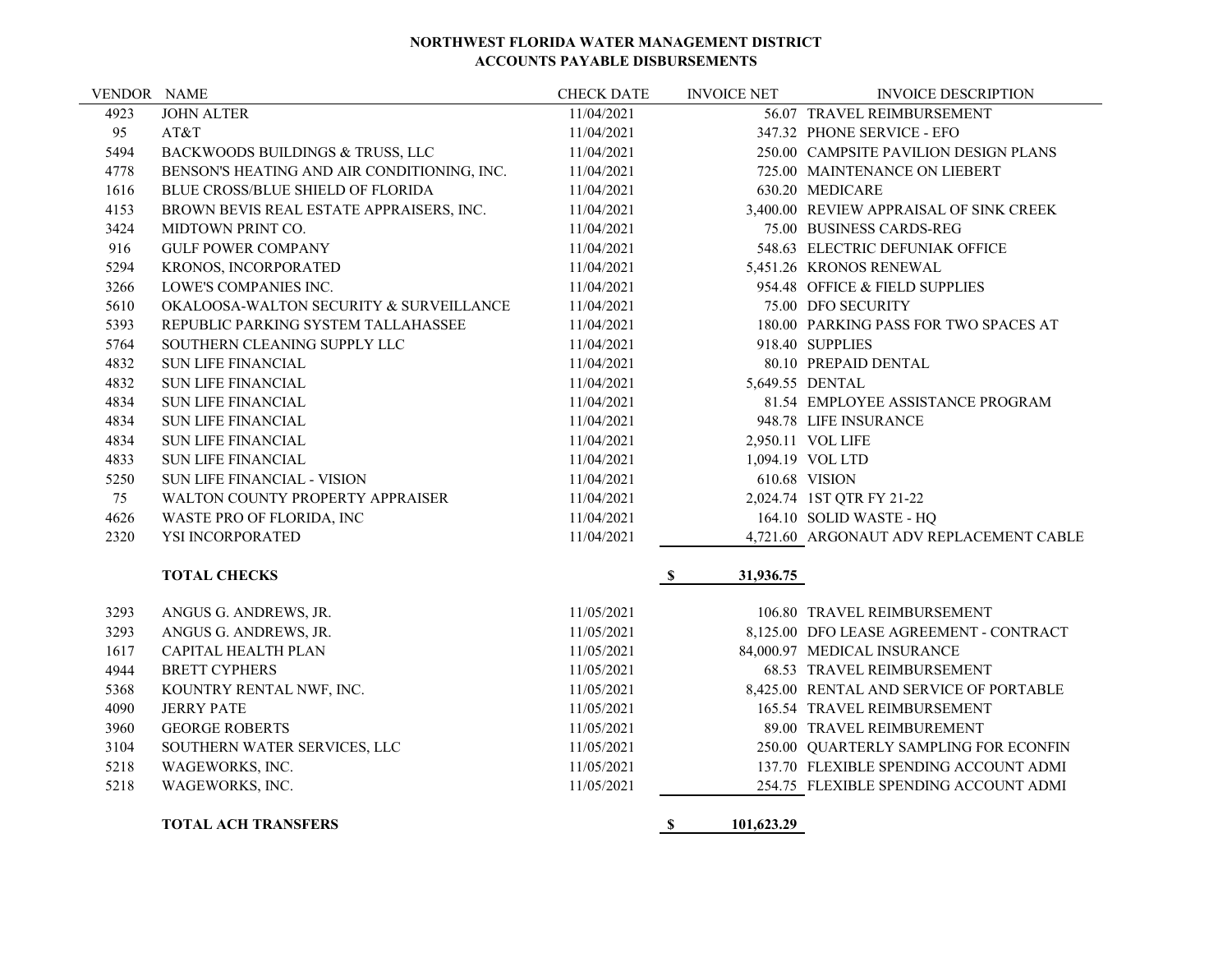| <b>VENDOR</b> | <b>NAME</b>                              | <b>CHECK DATE</b> | <b>INVOICE NET</b> | <b>INVOICE DESCRIPTION</b>            |
|---------------|------------------------------------------|-------------------|--------------------|---------------------------------------|
| 1616          | BLUE CROSS/BLUE SHIELD OF FLORIDA        | 11/05/2021        |                    | 2.400.06 RETIREE INSUREANCE           |
| 1616          | <b>BLUE CROSS/BLUE SHIELD OF FLORIDA</b> | 11/05/2021        |                    | 58,738.12 EMPLOYEE INSURANCE          |
| 5707          | <b>REFUND PAYEEZY</b>                    | 11/05/2021        |                    | 90.00 REFUND OF SIX WELL PERMITS - W  |
| 5707          | <b>REFUND PAYEEZY</b>                    | 11/05/2021        |                    | 100.00 TAMPA KLEINFELDER P301762 WITH |
| 5707          | <b>REFUND PAYEEZY</b>                    | 11/05/2021        |                    | 35.00 REFUND WELL PERMIT 300534-1 -   |
| 5707          | <b>REFUND PAYEEZY</b>                    | 11/05/2021        |                    | 50.00 REFUND WITHDRAWN WELL PERMIT 3  |
| 5707          | <b>REFUND PAYEEZY</b>                    | 11/05/2021        |                    | 100.00 RANDY LANE P284663-3 OVERPMT R |
| 5707          | <b>REFUND PAYEEZY</b>                    | 11/05/2021        |                    | 70.00 MICHAEL JENKINS P289287-3 OVER  |
| 5707          | <b>REFUND PAYEEZY</b>                    | 11/05/2021        |                    | 320.00 GABE STEPHANI P301706 WITHDRAW |
| 5707          | <b>REFUND PAYEEZY</b>                    | 11/05/2021        |                    | 180.00 SCOTT JENKINS P289287 OVERPMT  |
|               | <b>TOTAL DIRECT DISBURSEMENTS</b>        |                   | 62,083.18          |                                       |
|               | <b>TOTAL AP</b>                          |                   | 195,643.22         |                                       |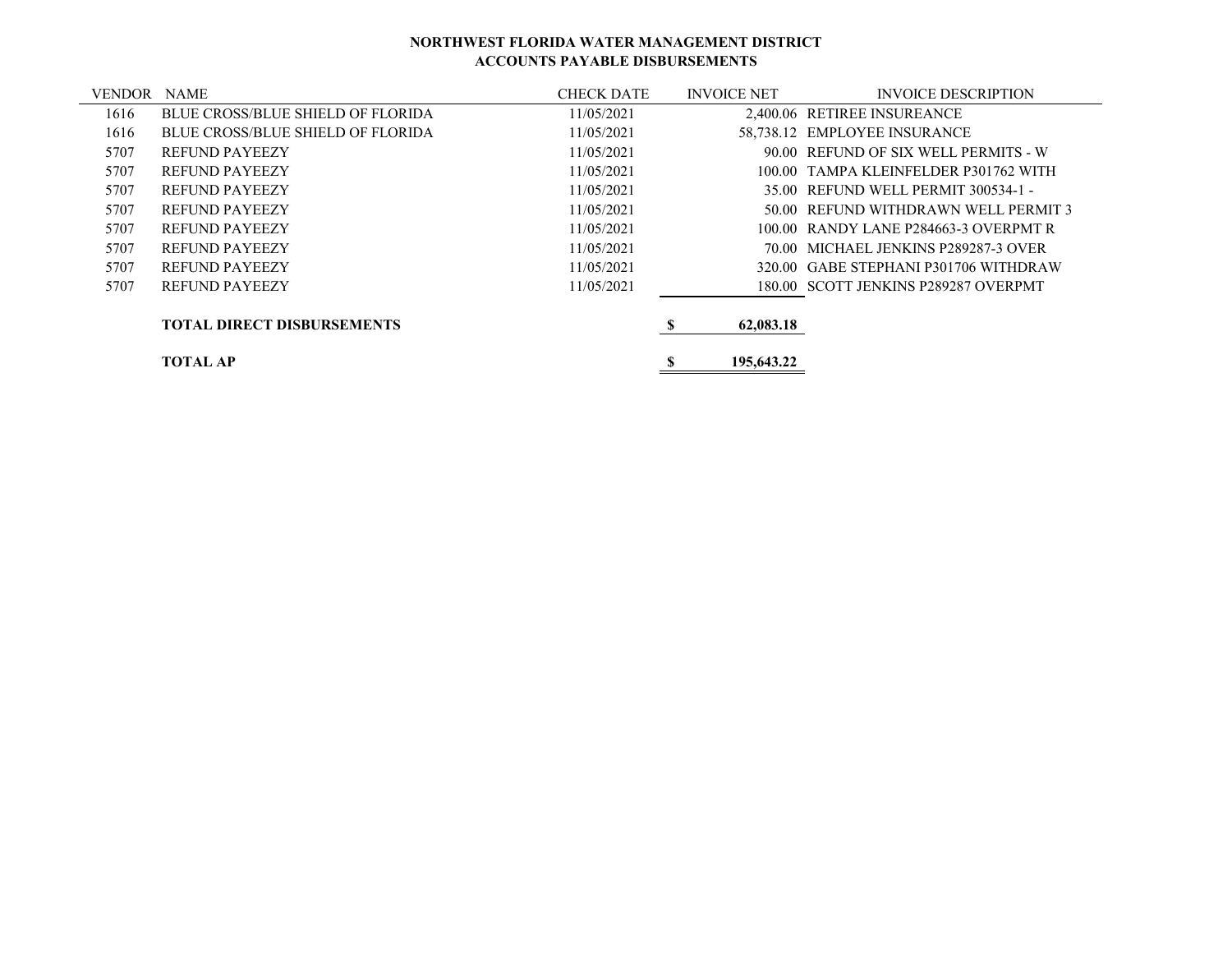| 4522<br>AECOM TECHNICAL SERVICES, INC<br>11/04/2021<br>14,550.00 WATER RESOURCES PROGRAM SUPPOR<br>5028<br>AQUATIC INFORMATICS INC<br>11/04/2021<br>35,100.00 AQUARIUS DATA MIGRATION<br>4180<br><b>BANK OF AMERICA</b><br>11/04/2021<br>538.97 TRANSACTION FEES FOR E-PERMITT<br>4686<br>MCCASKILL - QUIGLEY FORD, INC<br>11/04/2021<br>1,853.82 MAJOR BRAKE REPAIR FOR WMD-962<br>4045<br>ECONFINA CREEK CANOE LIVERY, LLC<br>11/04/2021<br>225.00 KAYAK RENTAL FOR MFL RECONNAIS<br>2291<br>GULF COAST ELECTRIC COOPERATIVE, INC<br>258.53 ELECTRIC EFO<br>11/04/2021<br>5600<br>JUPITER'S CALL, LLC<br>2,000.00 CONTRACTED SERVICES FOR SOLAR<br>11/04/2021<br>63<br>NORTHWEST FLORIDA DAILY NEWS<br>11/04/2021<br>1,348.66 TRIM ADVERTISEMENT<br>64<br>PANAMA CITY NEWS HERALD<br>11/04/2021<br>96.54 WATER USE PERMIT LEGAL AD<br>64<br>PANAMA CITY NEWS HERALD<br>11/04/2021<br>1,003.68 TRIM ADVERTISEMENT<br>523<br>11/04/2021<br>98.10 WATER USE PERMIT LEGAL AD<br>SANTA ROSA PRESS GAZETTE<br><b>TOTAL CHECKS</b><br>$\mathbf S$<br>57,073.30<br>APPLIED TECHNOLOGY AND MANAGEMENT, INC.<br>5340<br>11/05/2021<br>3,292.00 AS NEEDED HYDROLOGICAL AND ECO<br>5089<br>ATKINS NORTH AMERICA, INC.<br>13,055.25 RISK MAP PROGRAM SUPPORT<br>11/05/2021<br>5089<br>19,665.83 RISK MAP PROGRAM SUPPORT<br>ATKINS NORTH AMERICA, INC.<br>11/05/2021<br>5450<br><b>CAITLIN BRONGEL</b><br>51.62 TRAVEL REIMBURSEMENT<br>11/05/2021<br>5428<br>CARDNO, INC<br>11/05/2021<br>950.00 AS NEEDED ECOLOGICAL, HYROLOGI<br>3771<br>25,000.00 BASIN RESTORATION PROJECT FY20<br>CHOCTAWHATCHEE BASIN ALLIANCE<br>11/05/2021<br>3126<br>DEWBERRY ENGINEERS, INC<br>11/05/2021<br>7,653.20 ENCUMBER CONTRACT #16-086<br>3126<br>DEWBERRY ENGINEERS, INC<br>11/05/2021<br>62,000.00 RISK MAP PROGRAM SUPPORT<br>3126<br>DEWBERRY ENGINEERS, INC<br>11/05/2021<br>30,000.00 RISK MAP PROGRAM SUPPORT<br>3126<br>DEWBERRY ENGINEERS, INC<br>11/05/2021<br>3,492.00 RISK MAP PROGRAM SUPPORT<br>3126<br>DEWBERRY ENGINEERS, INC<br>11/05/2021<br>2,520.00 RISK MAP PROGRAM SUPPORT<br>3126<br>DEWBERRY ENGINEERS, INC<br>11/05/2021<br>10,080.00 RISK MAP PROGRAM SUPPORT<br>45<br><b>DMS</b><br>0.26 LAN PORTS AND INTRANET-INTERNET<br>11/05/2021<br><b>DMS</b><br>45<br>8,709.94 HQ ETHERNET<br>11/05/2021<br>45<br><b>DMS</b><br>16.58 AIRCARDS AND HOTSPOTS<br>11/05/2021<br>45<br><b>DMS</b><br>0.52 MILTON LONG DISTANCE<br>11/05/2021<br>45<br><b>DMS</b><br>93.56 MILTON LOCAL<br>11/05/2021<br>45<br><b>DMS</b><br>30.55 HQ LONG DISTANCE<br>11/05/2021<br>45<br><b>DMS</b><br>1,607.69 HQ LOCAL<br>11/05/2021<br>45<br><b>DMS</b><br><b>6.95 CONFERENCE CALLS</b><br>11/05/2021<br>45<br><b>DMS</b><br>1,967.82 DFO ETHERNET AND LONG DISTANCE<br>11/05/2021<br>45<br><b>DMS</b><br>11/05/2021<br>660.96 DFO LOCAL<br>45<br><b>DMS</b><br>11/05/2021<br>14.00 LAN PORTS AND INTRANET-INTERNET<br>2702<br>FISH AND WILDLIFE<br>11/05/2021<br>22,136.03 COOPERATIVE MANAGEMENT SAND HI<br>5701<br><b>GRICE &amp; SON PORT A POTTI, LLC</b><br>11/05/2021<br>380.00 PORTABLE TOILETS<br><b>TOTAL ACH TRANSFERS</b><br>213,384.76<br>-S<br><b>TOTAL AP</b><br>270,458.06<br>S, | VENDOR NAME | <b>CHECK DATE</b> | <b>INVOICE NET</b> | <b>INVOICE DESCRIPTION</b> |
|------------------------------------------------------------------------------------------------------------------------------------------------------------------------------------------------------------------------------------------------------------------------------------------------------------------------------------------------------------------------------------------------------------------------------------------------------------------------------------------------------------------------------------------------------------------------------------------------------------------------------------------------------------------------------------------------------------------------------------------------------------------------------------------------------------------------------------------------------------------------------------------------------------------------------------------------------------------------------------------------------------------------------------------------------------------------------------------------------------------------------------------------------------------------------------------------------------------------------------------------------------------------------------------------------------------------------------------------------------------------------------------------------------------------------------------------------------------------------------------------------------------------------------------------------------------------------------------------------------------------------------------------------------------------------------------------------------------------------------------------------------------------------------------------------------------------------------------------------------------------------------------------------------------------------------------------------------------------------------------------------------------------------------------------------------------------------------------------------------------------------------------------------------------------------------------------------------------------------------------------------------------------------------------------------------------------------------------------------------------------------------------------------------------------------------------------------------------------------------------------------------------------------------------------------------------------------------------------------------------------------------------------------------------------------------------------------------------------------------------------------------------------------------------------------------------------------------------------------------------------------------------------------------------------------------------------------------------------------------------------------------------------------------------------------------------------------------------------------------------------------------------------------------------------------|-------------|-------------------|--------------------|----------------------------|
|                                                                                                                                                                                                                                                                                                                                                                                                                                                                                                                                                                                                                                                                                                                                                                                                                                                                                                                                                                                                                                                                                                                                                                                                                                                                                                                                                                                                                                                                                                                                                                                                                                                                                                                                                                                                                                                                                                                                                                                                                                                                                                                                                                                                                                                                                                                                                                                                                                                                                                                                                                                                                                                                                                                                                                                                                                                                                                                                                                                                                                                                                                                                                                              |             |                   |                    |                            |
|                                                                                                                                                                                                                                                                                                                                                                                                                                                                                                                                                                                                                                                                                                                                                                                                                                                                                                                                                                                                                                                                                                                                                                                                                                                                                                                                                                                                                                                                                                                                                                                                                                                                                                                                                                                                                                                                                                                                                                                                                                                                                                                                                                                                                                                                                                                                                                                                                                                                                                                                                                                                                                                                                                                                                                                                                                                                                                                                                                                                                                                                                                                                                                              |             |                   |                    |                            |
|                                                                                                                                                                                                                                                                                                                                                                                                                                                                                                                                                                                                                                                                                                                                                                                                                                                                                                                                                                                                                                                                                                                                                                                                                                                                                                                                                                                                                                                                                                                                                                                                                                                                                                                                                                                                                                                                                                                                                                                                                                                                                                                                                                                                                                                                                                                                                                                                                                                                                                                                                                                                                                                                                                                                                                                                                                                                                                                                                                                                                                                                                                                                                                              |             |                   |                    |                            |
|                                                                                                                                                                                                                                                                                                                                                                                                                                                                                                                                                                                                                                                                                                                                                                                                                                                                                                                                                                                                                                                                                                                                                                                                                                                                                                                                                                                                                                                                                                                                                                                                                                                                                                                                                                                                                                                                                                                                                                                                                                                                                                                                                                                                                                                                                                                                                                                                                                                                                                                                                                                                                                                                                                                                                                                                                                                                                                                                                                                                                                                                                                                                                                              |             |                   |                    |                            |
|                                                                                                                                                                                                                                                                                                                                                                                                                                                                                                                                                                                                                                                                                                                                                                                                                                                                                                                                                                                                                                                                                                                                                                                                                                                                                                                                                                                                                                                                                                                                                                                                                                                                                                                                                                                                                                                                                                                                                                                                                                                                                                                                                                                                                                                                                                                                                                                                                                                                                                                                                                                                                                                                                                                                                                                                                                                                                                                                                                                                                                                                                                                                                                              |             |                   |                    |                            |
|                                                                                                                                                                                                                                                                                                                                                                                                                                                                                                                                                                                                                                                                                                                                                                                                                                                                                                                                                                                                                                                                                                                                                                                                                                                                                                                                                                                                                                                                                                                                                                                                                                                                                                                                                                                                                                                                                                                                                                                                                                                                                                                                                                                                                                                                                                                                                                                                                                                                                                                                                                                                                                                                                                                                                                                                                                                                                                                                                                                                                                                                                                                                                                              |             |                   |                    |                            |
|                                                                                                                                                                                                                                                                                                                                                                                                                                                                                                                                                                                                                                                                                                                                                                                                                                                                                                                                                                                                                                                                                                                                                                                                                                                                                                                                                                                                                                                                                                                                                                                                                                                                                                                                                                                                                                                                                                                                                                                                                                                                                                                                                                                                                                                                                                                                                                                                                                                                                                                                                                                                                                                                                                                                                                                                                                                                                                                                                                                                                                                                                                                                                                              |             |                   |                    |                            |
|                                                                                                                                                                                                                                                                                                                                                                                                                                                                                                                                                                                                                                                                                                                                                                                                                                                                                                                                                                                                                                                                                                                                                                                                                                                                                                                                                                                                                                                                                                                                                                                                                                                                                                                                                                                                                                                                                                                                                                                                                                                                                                                                                                                                                                                                                                                                                                                                                                                                                                                                                                                                                                                                                                                                                                                                                                                                                                                                                                                                                                                                                                                                                                              |             |                   |                    |                            |
|                                                                                                                                                                                                                                                                                                                                                                                                                                                                                                                                                                                                                                                                                                                                                                                                                                                                                                                                                                                                                                                                                                                                                                                                                                                                                                                                                                                                                                                                                                                                                                                                                                                                                                                                                                                                                                                                                                                                                                                                                                                                                                                                                                                                                                                                                                                                                                                                                                                                                                                                                                                                                                                                                                                                                                                                                                                                                                                                                                                                                                                                                                                                                                              |             |                   |                    |                            |
|                                                                                                                                                                                                                                                                                                                                                                                                                                                                                                                                                                                                                                                                                                                                                                                                                                                                                                                                                                                                                                                                                                                                                                                                                                                                                                                                                                                                                                                                                                                                                                                                                                                                                                                                                                                                                                                                                                                                                                                                                                                                                                                                                                                                                                                                                                                                                                                                                                                                                                                                                                                                                                                                                                                                                                                                                                                                                                                                                                                                                                                                                                                                                                              |             |                   |                    |                            |
|                                                                                                                                                                                                                                                                                                                                                                                                                                                                                                                                                                                                                                                                                                                                                                                                                                                                                                                                                                                                                                                                                                                                                                                                                                                                                                                                                                                                                                                                                                                                                                                                                                                                                                                                                                                                                                                                                                                                                                                                                                                                                                                                                                                                                                                                                                                                                                                                                                                                                                                                                                                                                                                                                                                                                                                                                                                                                                                                                                                                                                                                                                                                                                              |             |                   |                    |                            |
|                                                                                                                                                                                                                                                                                                                                                                                                                                                                                                                                                                                                                                                                                                                                                                                                                                                                                                                                                                                                                                                                                                                                                                                                                                                                                                                                                                                                                                                                                                                                                                                                                                                                                                                                                                                                                                                                                                                                                                                                                                                                                                                                                                                                                                                                                                                                                                                                                                                                                                                                                                                                                                                                                                                                                                                                                                                                                                                                                                                                                                                                                                                                                                              |             |                   |                    |                            |
|                                                                                                                                                                                                                                                                                                                                                                                                                                                                                                                                                                                                                                                                                                                                                                                                                                                                                                                                                                                                                                                                                                                                                                                                                                                                                                                                                                                                                                                                                                                                                                                                                                                                                                                                                                                                                                                                                                                                                                                                                                                                                                                                                                                                                                                                                                                                                                                                                                                                                                                                                                                                                                                                                                                                                                                                                                                                                                                                                                                                                                                                                                                                                                              |             |                   |                    |                            |
|                                                                                                                                                                                                                                                                                                                                                                                                                                                                                                                                                                                                                                                                                                                                                                                                                                                                                                                                                                                                                                                                                                                                                                                                                                                                                                                                                                                                                                                                                                                                                                                                                                                                                                                                                                                                                                                                                                                                                                                                                                                                                                                                                                                                                                                                                                                                                                                                                                                                                                                                                                                                                                                                                                                                                                                                                                                                                                                                                                                                                                                                                                                                                                              |             |                   |                    |                            |
|                                                                                                                                                                                                                                                                                                                                                                                                                                                                                                                                                                                                                                                                                                                                                                                                                                                                                                                                                                                                                                                                                                                                                                                                                                                                                                                                                                                                                                                                                                                                                                                                                                                                                                                                                                                                                                                                                                                                                                                                                                                                                                                                                                                                                                                                                                                                                                                                                                                                                                                                                                                                                                                                                                                                                                                                                                                                                                                                                                                                                                                                                                                                                                              |             |                   |                    |                            |
|                                                                                                                                                                                                                                                                                                                                                                                                                                                                                                                                                                                                                                                                                                                                                                                                                                                                                                                                                                                                                                                                                                                                                                                                                                                                                                                                                                                                                                                                                                                                                                                                                                                                                                                                                                                                                                                                                                                                                                                                                                                                                                                                                                                                                                                                                                                                                                                                                                                                                                                                                                                                                                                                                                                                                                                                                                                                                                                                                                                                                                                                                                                                                                              |             |                   |                    |                            |
|                                                                                                                                                                                                                                                                                                                                                                                                                                                                                                                                                                                                                                                                                                                                                                                                                                                                                                                                                                                                                                                                                                                                                                                                                                                                                                                                                                                                                                                                                                                                                                                                                                                                                                                                                                                                                                                                                                                                                                                                                                                                                                                                                                                                                                                                                                                                                                                                                                                                                                                                                                                                                                                                                                                                                                                                                                                                                                                                                                                                                                                                                                                                                                              |             |                   |                    |                            |
|                                                                                                                                                                                                                                                                                                                                                                                                                                                                                                                                                                                                                                                                                                                                                                                                                                                                                                                                                                                                                                                                                                                                                                                                                                                                                                                                                                                                                                                                                                                                                                                                                                                                                                                                                                                                                                                                                                                                                                                                                                                                                                                                                                                                                                                                                                                                                                                                                                                                                                                                                                                                                                                                                                                                                                                                                                                                                                                                                                                                                                                                                                                                                                              |             |                   |                    |                            |
|                                                                                                                                                                                                                                                                                                                                                                                                                                                                                                                                                                                                                                                                                                                                                                                                                                                                                                                                                                                                                                                                                                                                                                                                                                                                                                                                                                                                                                                                                                                                                                                                                                                                                                                                                                                                                                                                                                                                                                                                                                                                                                                                                                                                                                                                                                                                                                                                                                                                                                                                                                                                                                                                                                                                                                                                                                                                                                                                                                                                                                                                                                                                                                              |             |                   |                    |                            |
|                                                                                                                                                                                                                                                                                                                                                                                                                                                                                                                                                                                                                                                                                                                                                                                                                                                                                                                                                                                                                                                                                                                                                                                                                                                                                                                                                                                                                                                                                                                                                                                                                                                                                                                                                                                                                                                                                                                                                                                                                                                                                                                                                                                                                                                                                                                                                                                                                                                                                                                                                                                                                                                                                                                                                                                                                                                                                                                                                                                                                                                                                                                                                                              |             |                   |                    |                            |
|                                                                                                                                                                                                                                                                                                                                                                                                                                                                                                                                                                                                                                                                                                                                                                                                                                                                                                                                                                                                                                                                                                                                                                                                                                                                                                                                                                                                                                                                                                                                                                                                                                                                                                                                                                                                                                                                                                                                                                                                                                                                                                                                                                                                                                                                                                                                                                                                                                                                                                                                                                                                                                                                                                                                                                                                                                                                                                                                                                                                                                                                                                                                                                              |             |                   |                    |                            |
|                                                                                                                                                                                                                                                                                                                                                                                                                                                                                                                                                                                                                                                                                                                                                                                                                                                                                                                                                                                                                                                                                                                                                                                                                                                                                                                                                                                                                                                                                                                                                                                                                                                                                                                                                                                                                                                                                                                                                                                                                                                                                                                                                                                                                                                                                                                                                                                                                                                                                                                                                                                                                                                                                                                                                                                                                                                                                                                                                                                                                                                                                                                                                                              |             |                   |                    |                            |
|                                                                                                                                                                                                                                                                                                                                                                                                                                                                                                                                                                                                                                                                                                                                                                                                                                                                                                                                                                                                                                                                                                                                                                                                                                                                                                                                                                                                                                                                                                                                                                                                                                                                                                                                                                                                                                                                                                                                                                                                                                                                                                                                                                                                                                                                                                                                                                                                                                                                                                                                                                                                                                                                                                                                                                                                                                                                                                                                                                                                                                                                                                                                                                              |             |                   |                    |                            |
|                                                                                                                                                                                                                                                                                                                                                                                                                                                                                                                                                                                                                                                                                                                                                                                                                                                                                                                                                                                                                                                                                                                                                                                                                                                                                                                                                                                                                                                                                                                                                                                                                                                                                                                                                                                                                                                                                                                                                                                                                                                                                                                                                                                                                                                                                                                                                                                                                                                                                                                                                                                                                                                                                                                                                                                                                                                                                                                                                                                                                                                                                                                                                                              |             |                   |                    |                            |
|                                                                                                                                                                                                                                                                                                                                                                                                                                                                                                                                                                                                                                                                                                                                                                                                                                                                                                                                                                                                                                                                                                                                                                                                                                                                                                                                                                                                                                                                                                                                                                                                                                                                                                                                                                                                                                                                                                                                                                                                                                                                                                                                                                                                                                                                                                                                                                                                                                                                                                                                                                                                                                                                                                                                                                                                                                                                                                                                                                                                                                                                                                                                                                              |             |                   |                    |                            |
|                                                                                                                                                                                                                                                                                                                                                                                                                                                                                                                                                                                                                                                                                                                                                                                                                                                                                                                                                                                                                                                                                                                                                                                                                                                                                                                                                                                                                                                                                                                                                                                                                                                                                                                                                                                                                                                                                                                                                                                                                                                                                                                                                                                                                                                                                                                                                                                                                                                                                                                                                                                                                                                                                                                                                                                                                                                                                                                                                                                                                                                                                                                                                                              |             |                   |                    |                            |
|                                                                                                                                                                                                                                                                                                                                                                                                                                                                                                                                                                                                                                                                                                                                                                                                                                                                                                                                                                                                                                                                                                                                                                                                                                                                                                                                                                                                                                                                                                                                                                                                                                                                                                                                                                                                                                                                                                                                                                                                                                                                                                                                                                                                                                                                                                                                                                                                                                                                                                                                                                                                                                                                                                                                                                                                                                                                                                                                                                                                                                                                                                                                                                              |             |                   |                    |                            |
|                                                                                                                                                                                                                                                                                                                                                                                                                                                                                                                                                                                                                                                                                                                                                                                                                                                                                                                                                                                                                                                                                                                                                                                                                                                                                                                                                                                                                                                                                                                                                                                                                                                                                                                                                                                                                                                                                                                                                                                                                                                                                                                                                                                                                                                                                                                                                                                                                                                                                                                                                                                                                                                                                                                                                                                                                                                                                                                                                                                                                                                                                                                                                                              |             |                   |                    |                            |
|                                                                                                                                                                                                                                                                                                                                                                                                                                                                                                                                                                                                                                                                                                                                                                                                                                                                                                                                                                                                                                                                                                                                                                                                                                                                                                                                                                                                                                                                                                                                                                                                                                                                                                                                                                                                                                                                                                                                                                                                                                                                                                                                                                                                                                                                                                                                                                                                                                                                                                                                                                                                                                                                                                                                                                                                                                                                                                                                                                                                                                                                                                                                                                              |             |                   |                    |                            |
|                                                                                                                                                                                                                                                                                                                                                                                                                                                                                                                                                                                                                                                                                                                                                                                                                                                                                                                                                                                                                                                                                                                                                                                                                                                                                                                                                                                                                                                                                                                                                                                                                                                                                                                                                                                                                                                                                                                                                                                                                                                                                                                                                                                                                                                                                                                                                                                                                                                                                                                                                                                                                                                                                                                                                                                                                                                                                                                                                                                                                                                                                                                                                                              |             |                   |                    |                            |
|                                                                                                                                                                                                                                                                                                                                                                                                                                                                                                                                                                                                                                                                                                                                                                                                                                                                                                                                                                                                                                                                                                                                                                                                                                                                                                                                                                                                                                                                                                                                                                                                                                                                                                                                                                                                                                                                                                                                                                                                                                                                                                                                                                                                                                                                                                                                                                                                                                                                                                                                                                                                                                                                                                                                                                                                                                                                                                                                                                                                                                                                                                                                                                              |             |                   |                    |                            |
|                                                                                                                                                                                                                                                                                                                                                                                                                                                                                                                                                                                                                                                                                                                                                                                                                                                                                                                                                                                                                                                                                                                                                                                                                                                                                                                                                                                                                                                                                                                                                                                                                                                                                                                                                                                                                                                                                                                                                                                                                                                                                                                                                                                                                                                                                                                                                                                                                                                                                                                                                                                                                                                                                                                                                                                                                                                                                                                                                                                                                                                                                                                                                                              |             |                   |                    |                            |
|                                                                                                                                                                                                                                                                                                                                                                                                                                                                                                                                                                                                                                                                                                                                                                                                                                                                                                                                                                                                                                                                                                                                                                                                                                                                                                                                                                                                                                                                                                                                                                                                                                                                                                                                                                                                                                                                                                                                                                                                                                                                                                                                                                                                                                                                                                                                                                                                                                                                                                                                                                                                                                                                                                                                                                                                                                                                                                                                                                                                                                                                                                                                                                              |             |                   |                    |                            |
|                                                                                                                                                                                                                                                                                                                                                                                                                                                                                                                                                                                                                                                                                                                                                                                                                                                                                                                                                                                                                                                                                                                                                                                                                                                                                                                                                                                                                                                                                                                                                                                                                                                                                                                                                                                                                                                                                                                                                                                                                                                                                                                                                                                                                                                                                                                                                                                                                                                                                                                                                                                                                                                                                                                                                                                                                                                                                                                                                                                                                                                                                                                                                                              |             |                   |                    |                            |
|                                                                                                                                                                                                                                                                                                                                                                                                                                                                                                                                                                                                                                                                                                                                                                                                                                                                                                                                                                                                                                                                                                                                                                                                                                                                                                                                                                                                                                                                                                                                                                                                                                                                                                                                                                                                                                                                                                                                                                                                                                                                                                                                                                                                                                                                                                                                                                                                                                                                                                                                                                                                                                                                                                                                                                                                                                                                                                                                                                                                                                                                                                                                                                              |             |                   |                    |                            |
|                                                                                                                                                                                                                                                                                                                                                                                                                                                                                                                                                                                                                                                                                                                                                                                                                                                                                                                                                                                                                                                                                                                                                                                                                                                                                                                                                                                                                                                                                                                                                                                                                                                                                                                                                                                                                                                                                                                                                                                                                                                                                                                                                                                                                                                                                                                                                                                                                                                                                                                                                                                                                                                                                                                                                                                                                                                                                                                                                                                                                                                                                                                                                                              |             |                   |                    |                            |
|                                                                                                                                                                                                                                                                                                                                                                                                                                                                                                                                                                                                                                                                                                                                                                                                                                                                                                                                                                                                                                                                                                                                                                                                                                                                                                                                                                                                                                                                                                                                                                                                                                                                                                                                                                                                                                                                                                                                                                                                                                                                                                                                                                                                                                                                                                                                                                                                                                                                                                                                                                                                                                                                                                                                                                                                                                                                                                                                                                                                                                                                                                                                                                              |             |                   |                    |                            |
|                                                                                                                                                                                                                                                                                                                                                                                                                                                                                                                                                                                                                                                                                                                                                                                                                                                                                                                                                                                                                                                                                                                                                                                                                                                                                                                                                                                                                                                                                                                                                                                                                                                                                                                                                                                                                                                                                                                                                                                                                                                                                                                                                                                                                                                                                                                                                                                                                                                                                                                                                                                                                                                                                                                                                                                                                                                                                                                                                                                                                                                                                                                                                                              |             |                   |                    |                            |
|                                                                                                                                                                                                                                                                                                                                                                                                                                                                                                                                                                                                                                                                                                                                                                                                                                                                                                                                                                                                                                                                                                                                                                                                                                                                                                                                                                                                                                                                                                                                                                                                                                                                                                                                                                                                                                                                                                                                                                                                                                                                                                                                                                                                                                                                                                                                                                                                                                                                                                                                                                                                                                                                                                                                                                                                                                                                                                                                                                                                                                                                                                                                                                              |             |                   |                    |                            |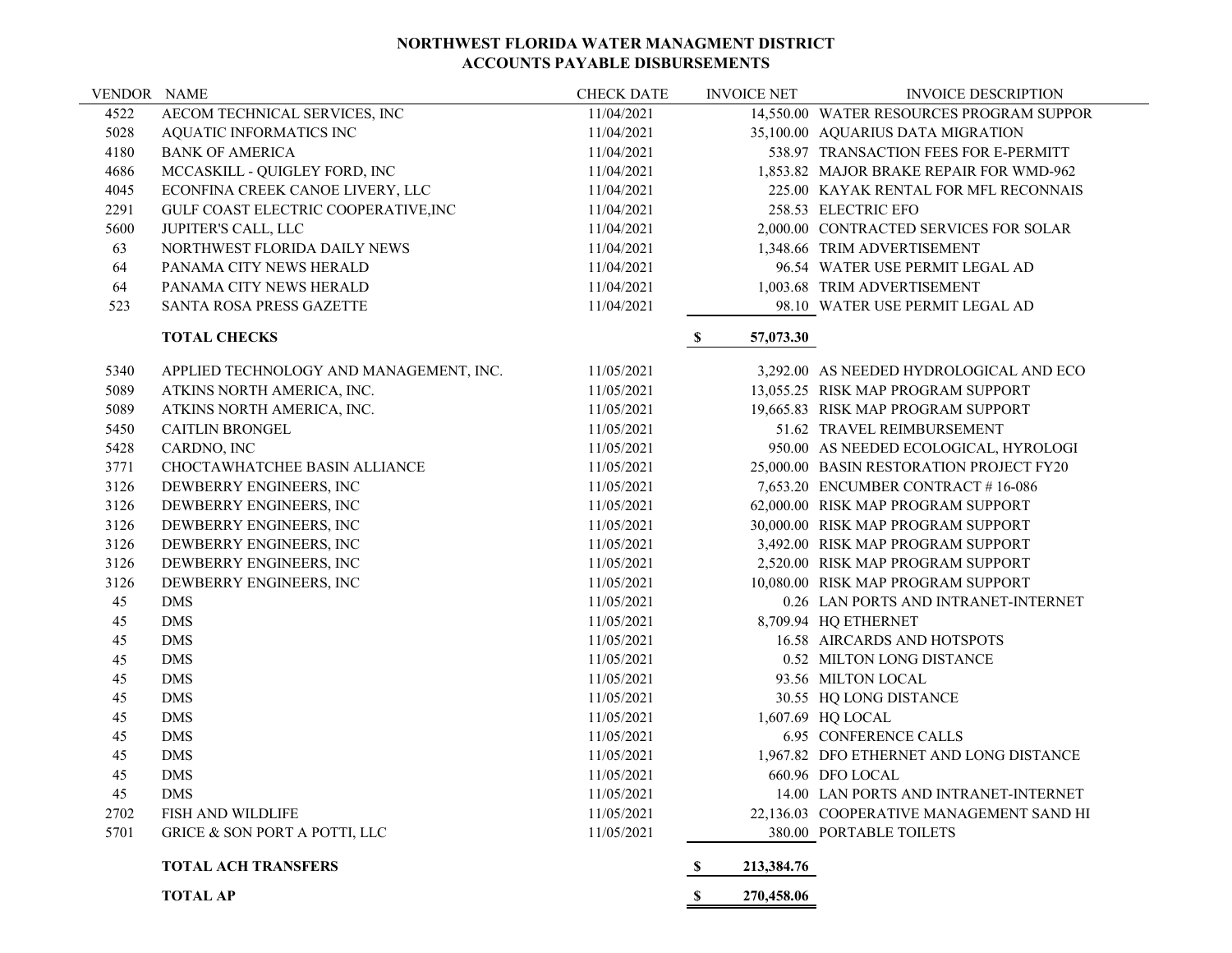| <b>VENDOR NAME</b> |                                    | <b>CHECK DATE</b> | <b>INVOICE NET</b> | <b>INVOICE DESCRIPTION</b>               |
|--------------------|------------------------------------|-------------------|--------------------|------------------------------------------|
| 4522               | AECOM TECHNICAL SERVICES, INC      | 11/12/2021        |                    | 11,785.50 FEMA MAP MODERNIZATION - TECHN |
| 2992               | <b>BANK OF AMERICA</b>             | 11/12/2021        |                    | 450.60 ONLINE ACCESS TO BANK ACCOUNT     |
| 2992               | <b>BANK OF AMERICA</b>             | 11/12/2021        |                    | 1,088.29 OCT 2021 ANALYSIS STATEMENT     |
| 3158               | BELL, GRIFFITH & ASSOCIATES, INC.  | 11/12/2021        |                    | 825.00 APPRAISAL OF SINK CREEK PRESER    |
| 5689               | WILLIAM D JONES                    | 11/12/2021        |                    | 313.00 DIAGNOSTIC/REPAIR TO MAIN PIPE    |
| 5131               | CITY OF DEFUNIAK SPRINGS           | 11/12/2021        |                    | 207.92 WATER/SEWER DEFUNIAK SPRINGS      |
| 5824               | <b>DAVID STANFORD</b>              | 11/12/2021        |                    | 126.00 TRAVEL REIMBURSEMENT              |
| 5824               | <b>DAVID STANFORD</b>              | 11/12/2021        |                    | 110.00 TRAVEL REIMBURSEMENT              |
| 2171               | <b>ESRI, INCORPORATED</b>          | 11/12/2021        |                    | 61,500.00 ESRI LICENSE AND MAINTENANCE   |
| 5474               | <b>HATCHER PUBLISHING INC</b>      | 11/12/2021        |                    | 31.00 LEGAL ADS-WATER USE PERMITS L5367  |
| 3193               | INSURANCE INFORMATION EXCHANGE     | 11/12/2021        |                    | 179.40 BACKGROUND SCREENING              |
| 2299               | LIBERTY COUNTY SOLID WASTE         | 11/12/2021        |                    | 40.00 SOLID WASTE DUMPSTER - FL RIVER    |
| 3266               | LOWE'S COMPANIES INC.              | 11/12/2021        |                    | 196.40 NEW WATER FAUCETS FOR HQ BATHR    |
| 3213               | <b>SHI INTERNATIONAL CORP</b>      | 11/12/2021        |                    | 305.50 MICROSOFT EXCHANGE LICENSE TU     |
| 110                | TALQUIN ELECTRIC COOPERATIVE, INC. | 11/12/2021        |                    | 89.20 SECURITY LIGHTS - HQ               |
| 110                | TALQUIN ELECTRIC COOPERATIVE, INC. | 11/12/2021        |                    | 273.91 WATER/SEWER - HQ                  |
| 110                | TALQUIN ELECTRIC COOPERATIVE, INC. | 11/12/2021        |                    | 2,997.61 ELECTRIC - HQ                   |
| 5801               | TALQUIN PORTABLE RESTROOMS, INC    | 11/12/2021        |                    | 165.00 ADA PORTABLE TOILET FOR REVELL    |
| 3941               | TYLER TECHNOLOGIES, INC.           | 11/12/2021        |                    | 86,369.18 MUNIS LICENSE AND SUPPORT      |
| 4626               | WASTE PRO OF FLORIDA, INC          | 11/12/2021        |                    | 206.00 DUMPSTER FOR ECONFINA OFFICE A    |

# **TOTAL CHECKS \$ 167,259.51**

| 5702 | AUTO ALLEY INC                        | 11/12/2021 | 596.21 MINOR REPAIR FOR POOL VEHICLE    |
|------|---------------------------------------|------------|-----------------------------------------|
| 325  | <b>BAY CO. PROPERTY APPRAISER</b>     | 11/12/2021 | 2,522.25 1ST QTR FY 21-22               |
| 5450 | <b>CAITLIN BRONGEL</b>                | 11/12/2021 | 105.91 TRAVEL REIMBURSEMENT             |
| 4961 | PETER FOLLAND                         | 11/12/2021 | 110.00 TRAVEL REIMBURSEMENT             |
| 3942 | A & W VENTURES, L.C.                  | 11/12/2021 | 225.00 PORTABLE TOILET FOR PHIPPS PARK  |
| 5651 | <b>SGS TECHNOLOGIE, LLC</b>           | 11/12/2021 | 373.33 HOSTING & MAINTAINING DIST WEB   |
| 4799 | STAPLES CONTRACT & COMMERCIAL, INC.   | 11/12/2021 | 72.75 2022 CALENDAR ORDERS (ACCOUNTI    |
| 4799 | STAPLES CONTRACT & COMMERCIAL, INC.   | 11/12/2021 | 19.98 2022 CALENDAR ORDERS (ACCOUNTI    |
| 4955 | TERRY'S HOME & LAWN MAINTENANCE, INC. | 11/12/2021 | 4,481.90 RECREATION SITE CLEAN UP AND M |
| 4955 | TERRY'S HOME & LAWN MAINTENANCE, INC. | 11/12/2021 | 200.00 JANITORIAL SERVICES FOR THE MI   |
| 5060 | EXTREME LOGISTICS GULF COAST, LLC     | 11/12/2021 | 115.00 PORTABLE TOILETS FOR WEST REGI   |
| 5060 | EXTREME LOGISTICS GULF COAST, LLC     | 11/12/2021 | 200.00 PORTABLE TOILETS FOR WEST REGI   |
| 5060 | EXTREME LOGISTICS GULF COAST, LLC     | 11/12/2021 | 115.00 PORTABLE TOILETS FOR WEST REGI   |
| 5060 | EXTREME LOGISTICS GULF COAST, LLC     | 11/12/2021 | 230.00 PORTABLE TOILETS FOR WEST REGI   |
| 5060 | EXTREME LOGISTICS GULF COAST, LLC     | 11/12/2021 | 230.00 PORTABLE TOILETS FOR WEST REGI   |
| 5060 | EXTREME LOGISTICS GULF COAST, LLC     | 11/12/2021 | 200.00 PORTABLE TOILETS FOR WEST REGI   |

|          | 596.21 MINOR REPAIR FOR POOL VEHICLE      |
|----------|-------------------------------------------|
|          | 2,522.25 1ST QTR FY 21-22                 |
|          | 105.91 TRAVEL REIMBURSEMENT               |
| 110.00   | <b>TRAVEL REIMBURSEMENT</b>               |
| 225.00   | PORTABLE TOILET FOR PHIPPS PARK           |
| 373.33   | <b>HOSTING &amp; MAINTAINING DIST WEB</b> |
|          | 72.75 2022 CALENDAR ORDERS (ACCOUNTI      |
|          | 19.98 2022 CALENDAR ORDERS (ACCOUNTI      |
| 4,481.90 | RECREATION SITE CLEAN UP AND M            |
| 200.00   | JANITORIAL SERVICES FOR THE MI            |
|          | 115.00 PORTABLE TOILETS FOR WEST REGI     |
| 200.00   | PORTABLE TOILETS FOR WEST REGI            |
| 115.00   | PORTABLE TOILETS FOR WEST REGI            |
| 230.00   | PORTABLE TOILETS FOR WEST REGI            |
| 230.00   | PORTABLE TOILETS FOR WEST REGI            |
| 200.00   | PORTABLE TOILETS FOR WEST REGI            |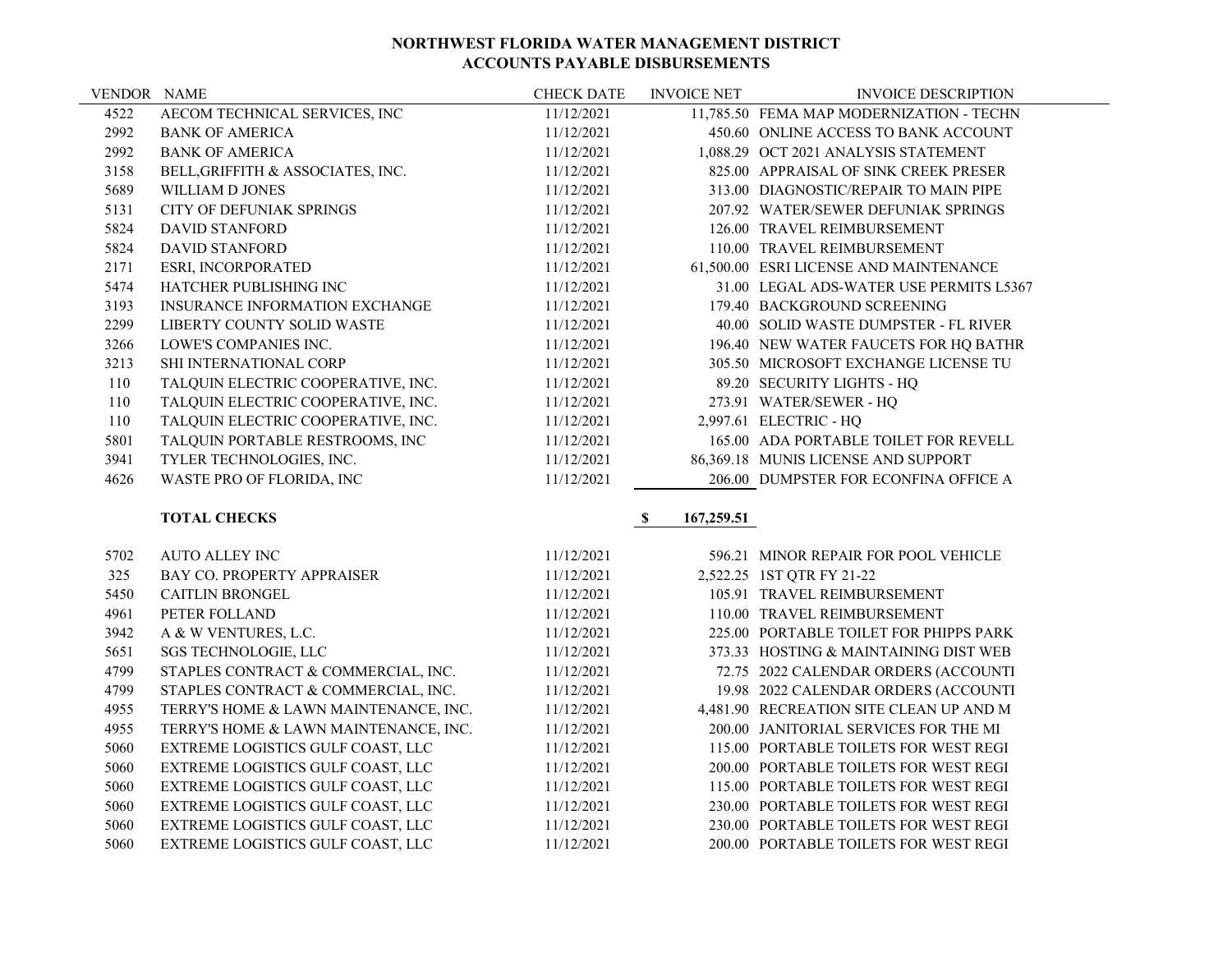| <b>VENDOR NAME</b> |                                   | <b>CHECK DATE</b> | <b>INVOICE NET</b> | <b>INVOICE DESCRIPTION</b>                 |
|--------------------|-----------------------------------|-------------------|--------------------|--------------------------------------------|
| 5060               | EXTREME LOGISTICS GULF COAST, LLC | 11/12/2021        |                    | 370.00 PORTABLE TOILETS FOR WEST REGI      |
| 5060               | EXTREME LOGISTICS GULF COAST, LLC | 11/12/2021        |                    | 200.00 PORTABLE TOILETS FOR WEST REGI      |
| 5060               | EXTREME LOGISTICS GULF COAST, LLC | 11/12/2021        |                    | 115.00 PORTABLE TOILETS FOR WEST REGI      |
| 5060               | EXTREME LOGISTICS GULF COAST, LLC | 11/12/2021        |                    | 115.00 PORTABLE TOILETS FOR WEST REGI      |
|                    | <b>TOTAL ACH TRANSFERS</b>        |                   | 10,597.33          |                                            |
| 5707               | <b>REFUND PAYEEZY</b>             | 11/12/2021        |                    | 70.00 RICHARD DARABI P284663-4 OVERPAYMENT |
|                    | <b>TOTAL DIRECT DISBURSEMENTS</b> |                   | 70.00              |                                            |
|                    | <b>TOTAL AP</b>                   |                   | 177,926.84         |                                            |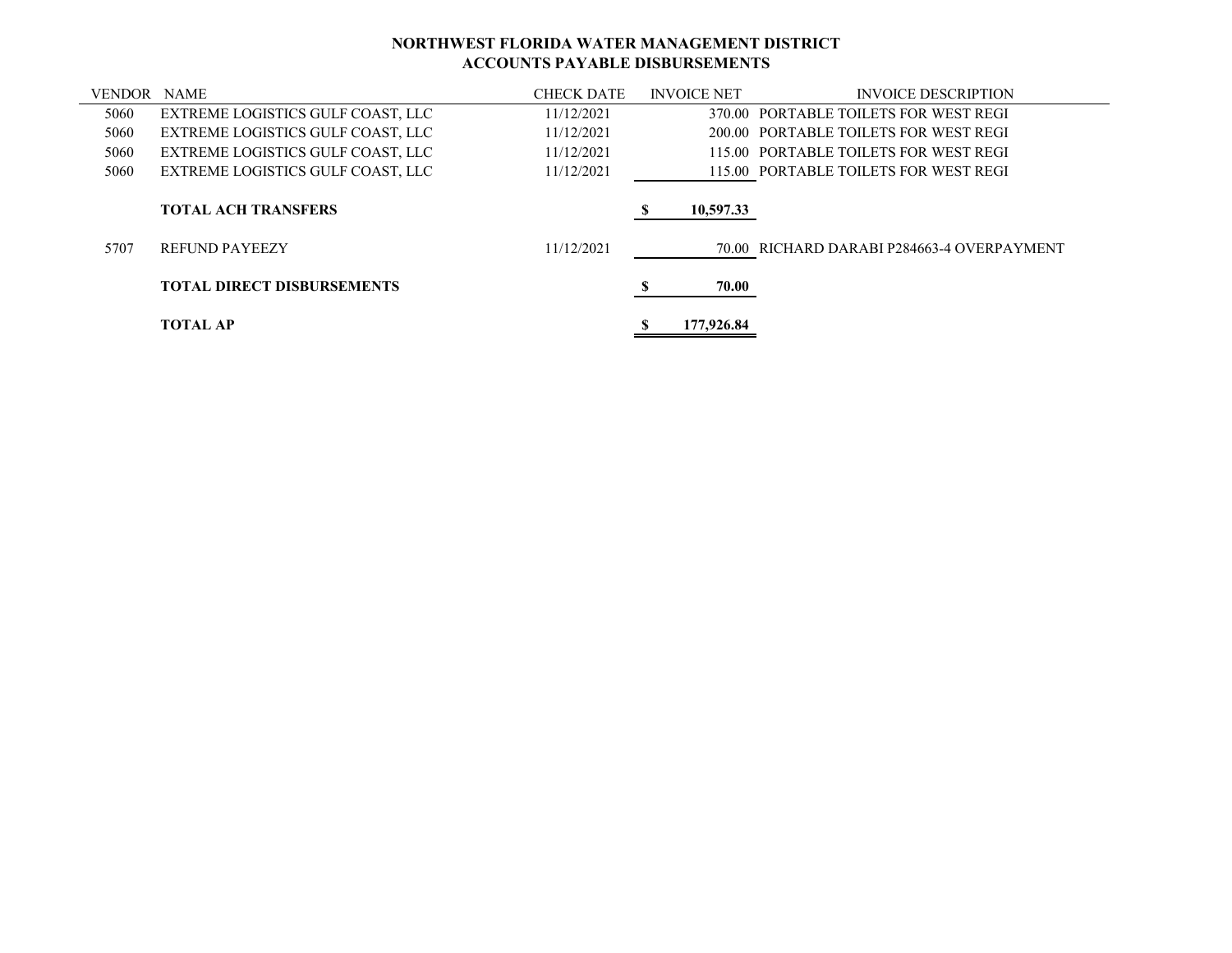| <b>VENDOR NAME</b> |                                      | <b>CHECK DATE</b> | <b>INVOICE NET</b>       | <b>INVOICE DESCRIPTION</b>                      |
|--------------------|--------------------------------------|-------------------|--------------------------|-------------------------------------------------|
| 4676               | CITY OF MILTON FLORIDA               | 11/18/2021        |                          | 21.81 SEWER MILTON OFFICE                       |
| 4676               | <b>CITY OF MILTON FLORIDA</b>        | 11/18/2021        |                          | 76.13 DUMPSTER SERVICE                          |
| 3289               | <b>CITY OF TALLAHASSEE</b>           | 11/18/2021        |                          | 42.19 LAKESHORE & I10                           |
| 4748               | EAST MILTON WATER SYSTEM             | 11/18/2021        |                          | 10.27 WATER MILTON OFFICE                       |
| 3730               | <b>GULF COAST STATE COLLEGE</b>      | 11/18/2021        |                          | 35.00 RENTAL FEE FOR MEETING ROOM - 10          |
| 916                | <b>GULF POWER COMPANY</b>            | 11/18/2021        |                          | 519.80 MILTON ELECTRIC                          |
| 2029               | HILLER SYSTEMS, INC                  | 11/18/2021        |                          | 743.20 FIRE EXTINGUISHER INSPECTION F           |
| 56                 | <b>MAC PAPERS INC. - TALLAHASSEE</b> | 11/18/2021        |                          | 968.75 RESTOCK PAPER SUPPLY HQTRS               |
| 5680               | MCKENZIE MOTOR COMPANY               | 11/18/2021        |                          | 79.49 MINOR REPAIRS FOR REG VEHICLES            |
| 5822               | TALQUIN ENVIRONMENTAL SERVICES LLC   | 11/18/2021        |                          | 1,000.00 SEPITC TANK AND LIFT STATION P         |
| 5737               | TELECHECK SERVICES, INC.             | 11/18/2021        |                          | 63.60 EPERMITTING FEES-TELECHECK                |
| 5737               | TELECHECK SERVICES, INC.             | 11/18/2021        |                          | 38.70 FEES FOR ONLINE PAYMENTS                  |
|                    | <b>TOTAL CHECKS</b>                  |                   | 3,598.94<br>S.           |                                                 |
| 5702               | <b>AUTO ALLEY INC</b>                | 11/19/2021        |                          | 202.99 MINOR REPAIRS FOR POOL VEHICLE           |
| 5702               | <b>AUTO ALLEY INC</b>                | 11/19/2021        |                          | 51.84 MINOR REPAIRS FOR POOL VEHICLE            |
| 4845               | CALHOUN COUNTY SHERIFF'S OFFICE      | 11/19/2021        |                          | 960.00 LAW ENFORCEMENT/SECURITY SERVI           |
| 97                 | THE DEFUNIAK HERALD                  | 11/19/2021        |                          | 45.38 LEGAL ADS-WATER USE PERMITS               |
| 3126               | DEWBERRY ENGINEERS, INC              | 11/19/2021        |                          | 5,597.18 RISK MAP PROGRAM SUPPORT               |
| 4855               | ENVIRON SERVICES INCORPORATED        | 11/19/2021        |                          | 2,079.17 JANITORIAL SERVICES FOR HQ             |
| 3337               | FORESTECH CONSULTING                 | 11/19/2021        |                          | 400.00 LAND MGMT DATATBASE CONTRACT #           |
| 3942               | A & W VENTURES, L.C.                 | 11/19/2021        |                          | 210.00 PORTABLE BATHROOMS FOR HQ                |
| 2268               | INNOVATIVE OFFICE SOLUTIONS, INC     | 11/19/2021        |                          | 837.00 PHONE SYSTEM MAINTANANCE CONTR           |
| 3813               | PENNINGTON, P.A.                     | 11/19/2021        |                          | 580.00 LEGAL COUNSEL                            |
| 3813               | PENNINGTON, P.A.                     | 11/19/2021        |                          | 9,640.00 LEGAL COUNSEL                          |
| 3813               | PENNINGTON, P.A.                     | 11/19/2021        |                          | 580.00 LEGAL COUNSEL                            |
| 3813               | PENNINGTON, P.A.                     | 11/19/2021        |                          | 89.00 MUNICIPAL LIEN SEARCH FOR ANDEERSON TRACT |
| 5218               | WAGEWORKS, INC.                      | 11/19/2021        |                          | 56.55 COBRA ADMINISTRATION                      |
| 2631               | WASHINGTON COUNTY SHERIFF'S OFFICE   | 11/19/2021        |                          | 13,122.60 LAW ENFORCEMENT AND SECURITY          |
|                    | <b>TOTAL ACH TRANSFERS</b>           |                   | $\mathbf S$<br>34,451.71 |                                                 |
| 5707               | <b>REFUND PAYEEZY</b>                | 11/19/2021        |                          | 70.00 DEVORO HOMES P291599-3 OVERPMT            |
| 2967               | <b>BANK OF AMERICA</b>               | 11/19/2021        |                          | 1,974.46 OCTOBER 2021 P-CARD                    |
| 2967               | <b>BANK OF AMERICA</b>               | 11/19/2021        |                          | 50.00 REG SUNPASS                               |
| 2967               | <b>BANK OF AMERICA</b>               | 11/19/2021        |                          | 301.25 AMAZON - ASSET MGMT. 2022 CALE           |
| 2967               | <b>BANK OF AMERICA</b>               | 11/19/2021        |                          | 249.00 RAPID SSL WILDCARD CERTIFICATE           |
| 2967               | <b>BANK OF AMERICA</b>               | 11/19/2021        |                          | 199.40 OFFICE SUPPLIES - AMAZON                 |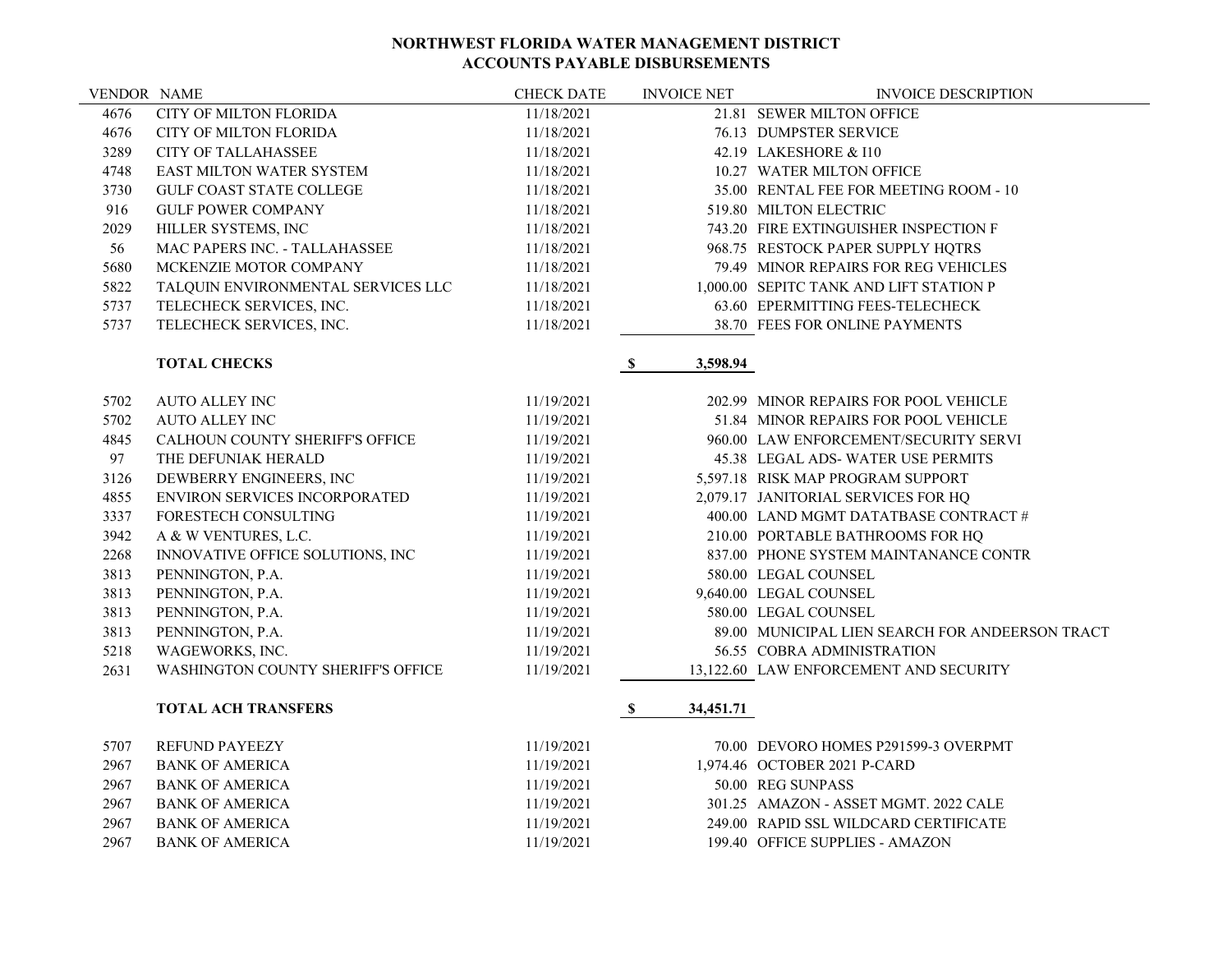| <b>VENDOR NAME</b> |                                   | <b>CHECK DATE</b> | <b>INVOICE NET</b> | <b>INVOICE DESCRIPTION</b>            |
|--------------------|-----------------------------------|-------------------|--------------------|---------------------------------------|
| 2967               | <b>BANK OF AMERICA</b>            | 11/19/2021        |                    | 1.748.93 AMAZON ORDER FOR IT ITEMS    |
| 2967               | <b>BANK OF AMERICA</b>            | 11/19/2021        | 999                | DIGITAL SUBSCRIPTION TO TAMPA         |
| 2967               | <b>BANK OF AMERICA</b>            | 11/19/2021        |                    | 27.72 DIGITAL NEWSPAPER SUBSCRIPTION  |
| 2967               | <b>BANK OF AMERICA</b>            | 11/19/2021        |                    | 9.99 DIGITAL SUBSCRIPTION TO TALLAH   |
| 2967               | <b>BANK OF AMERICA</b>            | 11/19/2021        |                    | 15.96 DIGITAL NEWSPAPER SUBSCRIPTION  |
| 2967               | <b>BANK OF AMERICA</b>            | 11/19/2021        |                    | 9.99 DIGITAL NEWSPAPER SUBSCRIPTION   |
| 2967               | <b>BANK OF AMERICA</b>            | 11/19/2021        |                    | 9.99 DIGITAL NEWSPAPER SUBSCRIPTION   |
| 2967               | <b>BANK OF AMERICA</b>            | 11/19/2021        |                    | 31.49 OFFICE SUPPLIES: DFO-AMAZON     |
| 2967               | <b>BANK OF AMERICA</b>            | 11/19/2021        |                    | 265.03 AMAZON ORDER - BOOTS FOR AARON |
| 2967               | <b>BANK OF AMERICA</b>            | 11/19/2021        |                    | 74.97 AMAZON ORDER TO RESTOCK WIRELE  |
|                    | <b>TOTAL DIRECT DISBURSEMENTS</b> |                   | 5,048.17           |                                       |
|                    | <b>TOTAL AP</b>                   |                   | 43,098.82          |                                       |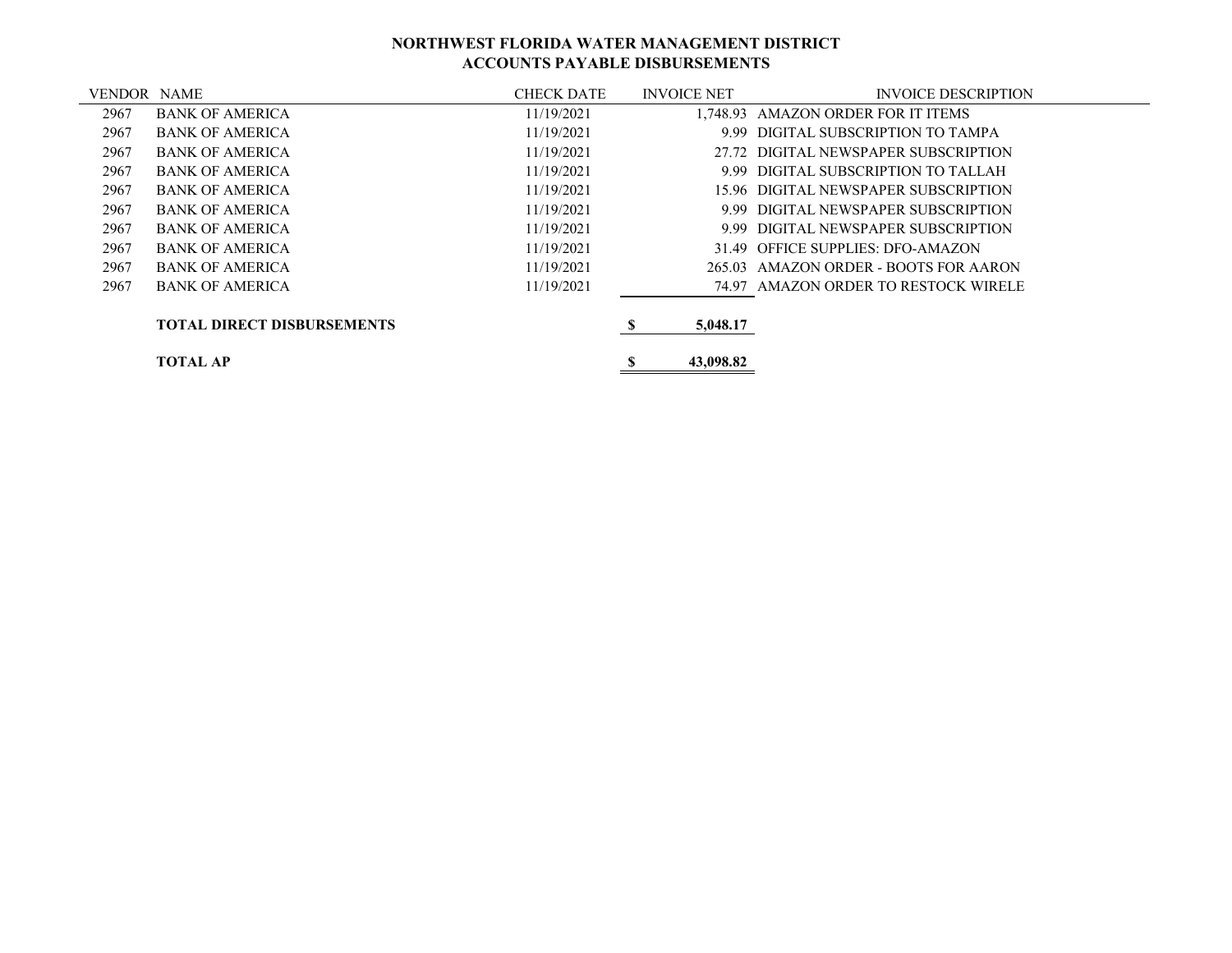| VENDOR NAME |                                        | <b>CHECK DATE</b> | <b>INVOICE NET</b>       | <b>INVOICE DESCRIPTION</b>                      |
|-------------|----------------------------------------|-------------------|--------------------------|-------------------------------------------------|
| 391         | GADSDEN COUNTY TAX COLLECTOR           | 11/24/2021        |                          | 119.55 TAG AND REGISTRATION FOR WMD-0020        |
| 2291        | GULF COAST ELECTRIC COOPERATIVE, INC   | 11/24/2021        |                          | 256.92 ELECTRIC SERVICE - EFO                   |
| 5599        | KEITH MCNEILL PLUMBING CONTRACTOR, INC | 11/24/2021        |                          | 300.00 JETTING PIPES AT HQ                      |
| 698         | KONICA MINOLTA BUSINESS SOLUTIONS USA  | 11/24/2021        |                          | 282.21 KONICA MINOLTA COPIER LEASE RE           |
| 698         | KONICA MINOLTA BUSINESS SOLUTIONS USA  | 11/24/2021        |                          | 429.03 KONICA MINOLTA COPIER LEASE RE           |
| 698         | KONICA MINOLTA BUSINESS SOLUTIONS USA  | 11/24/2021        |                          | 232.42 KONICA MINOLTA COPIER LEASE RE           |
| 698         | KONICA MINOLTA BUSINESS SOLUTIONS USA  | 11/24/2021        |                          | 113.72 KONICA MINOLTA COPIER LEASE RE           |
| 698         | KONICA MINOLTA BUSINESS SOLUTIONS USA  | 11/24/2021        |                          | 210.18 KONICA MINOLTA COPIER LEASE RE           |
| 698         | KONICA MINOLTA BUSINESS SOLUTIONS USA  | 11/24/2021        |                          | 114.61 KONICA MINOLTA COPIER LEASE RE           |
| 698         | KONICA MINOLTA BUSINESS SOLUTIONS USA  | 11/24/2021        |                          | 202.83 KONICA MINOLTA COPIER LEASE RE           |
| 698         | KONICA MINOLTA BUSINESS SOLUTIONS USA  | 11/24/2021        |                          | 220.79 KONICA MINOLTA COPIER LEASE RE           |
| 63          | NORTHWEST FLORIDA DAILY NEWS           | 11/24/2021        |                          | 117.70 WATER USE PERMIT LEGAL AD                |
| 288         | OKALOOSA CO. PROPERTY APPRAISER        | 11/24/2021        |                          | 1,714.48 1ST QTR FY 21-22                       |
| 523         | <b>SANTA ROSA PRESS GAZETTE</b>        | 11/24/2021        |                          | 94.30 LEGAL ADS-WATER USE PERMITS               |
| 523         | SANTA ROSA PRESS GAZETTE               | 11/24/2021        |                          | 100.00 LEGAL ADS-WATER USE PERMITS              |
| 5437        | <b>SRM CONCRETE</b>                    | 11/24/2021        |                          | 1,280.00 CONCRETE FOR PAVILIONS - ASPHA         |
| 2305        | TROY FAIN INSURANCE COMPANY, INC       | 11/24/2021        |                          | 159.46 NOTARY-EWA BEARDEN                       |
| 4038        | WINDSTREAM COMMUNICATIONS              | 11/24/2021        |                          | 63.02 800 NUMBERS & EFO LONG DISTANCE           |
|             |                                        |                   |                          |                                                 |
|             | <b>TOTAL CHECKS</b>                    |                   | $\mathbb{S}$<br>6,011.22 |                                                 |
| 5702        | <b>AUTO ALLEY INC</b>                  | 11/26/2021        |                          | 91.39 MINOR REPAIRS FOR HQ REG VEHICLE - 96375  |
| 5702        | <b>AUTO ALLEY INC</b>                  | 11/26/2021        |                          | 150.23 MINOR REPAIRS FOR HQ REG VEHICLE - 96273 |
| 5450        | <b>CAITLIN BRONGEL</b>                 | 11/26/2021        |                          | 392.05 TRAVEL REIMBURSEMENT                     |
| 4944        | <b>BRETT CYPHERS</b>                   | 11/26/2021        |                          | 137.06 TRAVEL REIMBURSEMENT                     |
| 4944        | <b>BRETT CYPHERS</b>                   | 11/26/2021        |                          | 67.64 TRAVEL REIMBURSEMENT                      |
| 4807        | <b>WEX BANK</b>                        | 11/26/2021        |                          | 1,110.24 FLEET/FACILITIES - WEX                 |
| 4807        | <b>WEX BANK</b>                        | 11/26/2021        |                          | 1,677.95 RMD - WEX                              |
| 4807        | <b>WEX BANK</b>                        | 11/26/2021        |                          | 4,993.88 LANDS - WEX                            |
| 4807        | <b>WEX BANK</b>                        | 11/26/2021        |                          | 3,093.33 REG - WEX                              |
| 5728        | MERIT FIRST LLC                        | 11/26/2021        |                          | 64,500.00 HURRICANE SERVICE DEBRIS              |
| 3813        | PENNINGTON, P.A.                       | 11/26/2021        |                          | 10,046.80 LEGAL COUNSEL                         |
| 5614        | ZACHARY J. SELLERS                     | 11/26/2021        |                          | 925.00 DFO OFFICE JANITORIAL SERVICES           |
|             |                                        |                   |                          |                                                 |
|             | <b>TOTAL ACH TRANSFERS</b>             |                   | 87,185.57<br>S,          |                                                 |
| 5707        | <b>REFUND PAYEEZY</b>                  | 11/24/2021        |                          | 100.00 LESTER BATTIST P302092 WITHDRA           |
|             |                                        |                   |                          |                                                 |
|             | <b>TOTAL DIRECT DISBURSEMENTS</b>      |                   | 100.00<br>$\mathbf S$    |                                                 |
|             | <b>TOTAL AP</b>                        |                   | S<br>93,296.79           |                                                 |